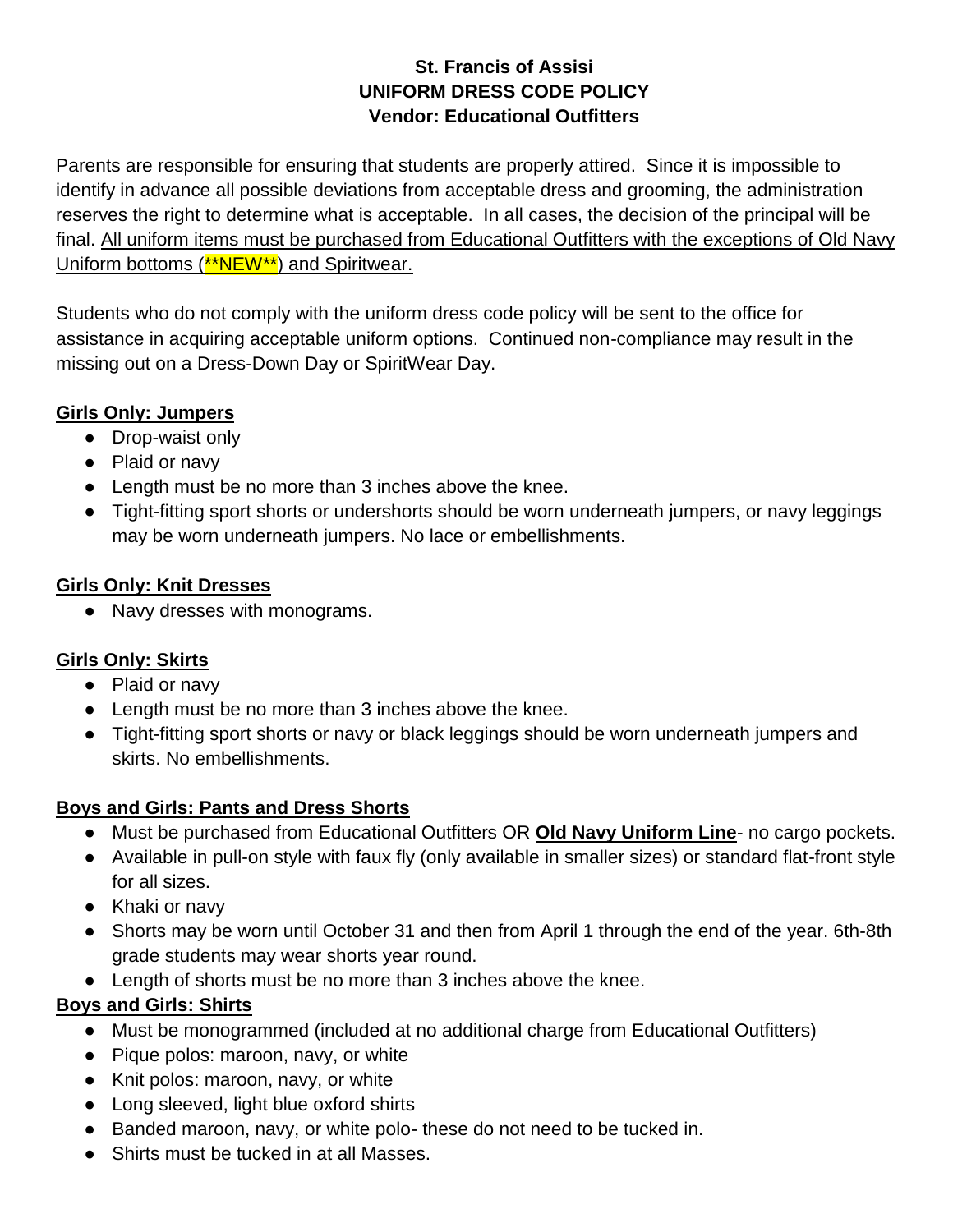### **Boys and Girls: Sweaters/Fleece/Crewneck Sweatshirt**

- Must be monogrammed (included at no additional charge from Educational Outfitters)
- Navy or maroon sweaters provided by Educational Outfitters
- Navy fleece and navy crewneck sweatshirt with school logo provided by Educational Outfitters
- Students MAY wear SPIRITWEAR FLEECE or SPIRITWEAR SWEATSHIRTS on uniform days.

#### **Boys and Girls: Socks**

- Neutral colors: White, navy, or black
- Solid color only
- Socks or footies must be worn with all footwear.

### **Girls: Tights/Leggings**

- Navy or white tights
- Navy, white or black leggings

#### **Shoes**

Please keep in mind that shoes will be worn outside during recess. We ask that students choose shoes that are comfortable and safe. Neutral-colored shoes that blend with the uniform are strongly encouraged.

- Tennis shoes are allowed.
- Shoes must be in good condition, neat, and clean.
- Tennis shoes must have laces, Velcro or be firmly fitting on the foot.
- Laces must be tied.
- Shoes may not be higher than 2" above the ankle.
- Wheelies, light-up shoes, or other accessories on shoes are NOT permitted.
- Heels (higher than 1  $\frac{1}{2}$  in.) or platforms are NOT permitted.
- Clogs, Crocs or open-backed, open-toed shoes, and flip flops are NOT permitted.
- Snow boots must be removed indoors.
- Dress boots and Uggs are NOT permitted, unless being worn as snow boots, which need to be removed indoors.

### **Hair Style/Hair Accessories/Hats/Jewelry**

- Hair must be tidy.
- No distracting haircuts or styles.
- Unnatural-colored hair and unnatural extensions are NOT permitted.
- Hats are NOT allowed in school.
- Hair bows, barrettes, headbands, and hair ties need to be solid white, navy, maroon, or match the plaid from Educational Outfitters. The size of hair accessories should not be bigger than an average adult's fist.
- Jewelry should be small and minimal.